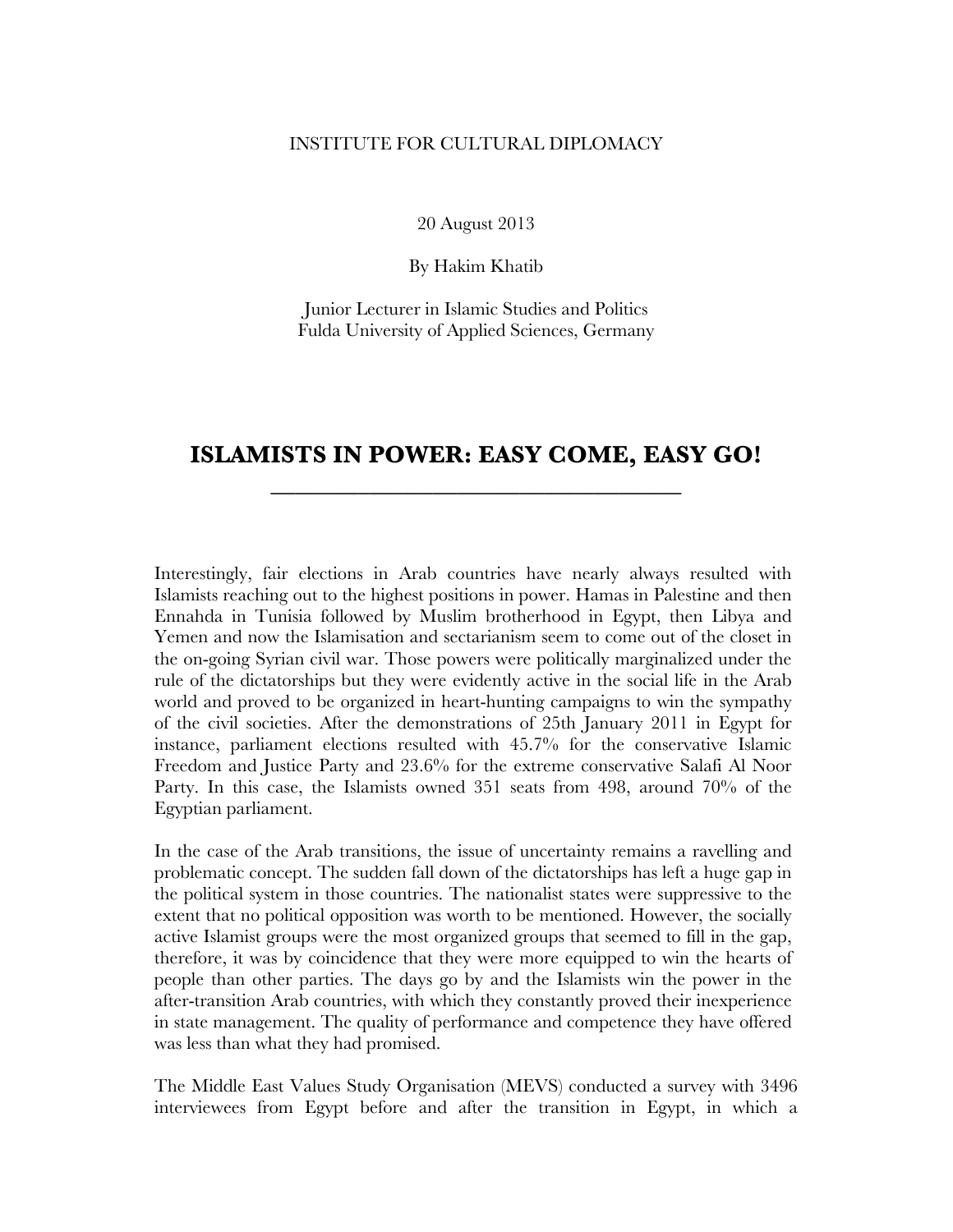significant decrease in supporting an Islamic government. This is what Asda'a Burson-Marsteller, a communication network in the Middle East, also revealed with their research of 2013, in which they conducted 3,000 face-to-face interviews between December 2012 and January 2013 with Arab men and women aged 18 to 24 in several Arab countries. The young simply long for better standards of living as well as to practice more fundamental freedoms regardless the form of state. This shows that the core demands of the public differ completely from those of the Islamists.

In 2011 in Egypt, millions crowded into Tahrir Square against Hosni Mubarak. The Muslim Brotherhood supported this uprising but very lately. Indeed, the same Muslim brotherhood that supported the uprising of 2011 is calling the demonstrations of 2013 as a result of a universal conspiracy against Egypt. All those who demonstrate or protest against president Morsi are thugs repeating by that what was used to be said in January 2011 by the former government. After ousting Morsi in July 2013 by the General Abdulfattah El-Sissi, the Commander-in-Chief of the Egyptian Armed Forces and Minister of defence, the Muslim Brotherhood proved their interest in only supporting their own group neglecting the national interest of Egypt.

The promises the Islamists made for Egyptians were brazenly broken. While Morsi was running to the Egyptian presidential elections, he promised to lift the state of contingency law and he said that it is not needed in a free country like Egypt. He reconfirmed that message right after becoming the president of Egypt. Well, ironically, in 2013, in order to suppress the demonstrations rallied against the Brotherhood, Morsi imposed contingency law again and called for national dialogue, in which all political parties can take part.

2013 Demonstrations took place for several reasons such as: the failure of the Islamist government to deliver what they promised, the autocratic governance and the continuation of the same policies of the previous regime.

Apparently, the new Islamist political leaders lack democratic experience. This makes Egypt face a number of key challenges in defining democracy and being able to implement it, which is by far the most challenging form of government - both for politicians and for the people.

The insistence on Islamist values in governance and the renewed commitment to the basic principles of Islam are not a return to the past, as it seems but an effort to encounter the changing contemporary problems. The contemporary worldwide wave of Islamist revivalist movements is a direct response to the global changes that constitute modernity for such societies.

These movements can be traced back to the example of the Prophet himself, whose own life constituted an Islamic response to conditions of "modernization" in his own society. Islamic movements today represent the conjunction of contemporary circumstances and historical cultural norms. In the 70s, many of those Islamist revival movements took a political form to revive by that what Hassan Albanna, the founder of the Muslim Brotherhood in Egypt, started in 1928. These Islamist movemnets